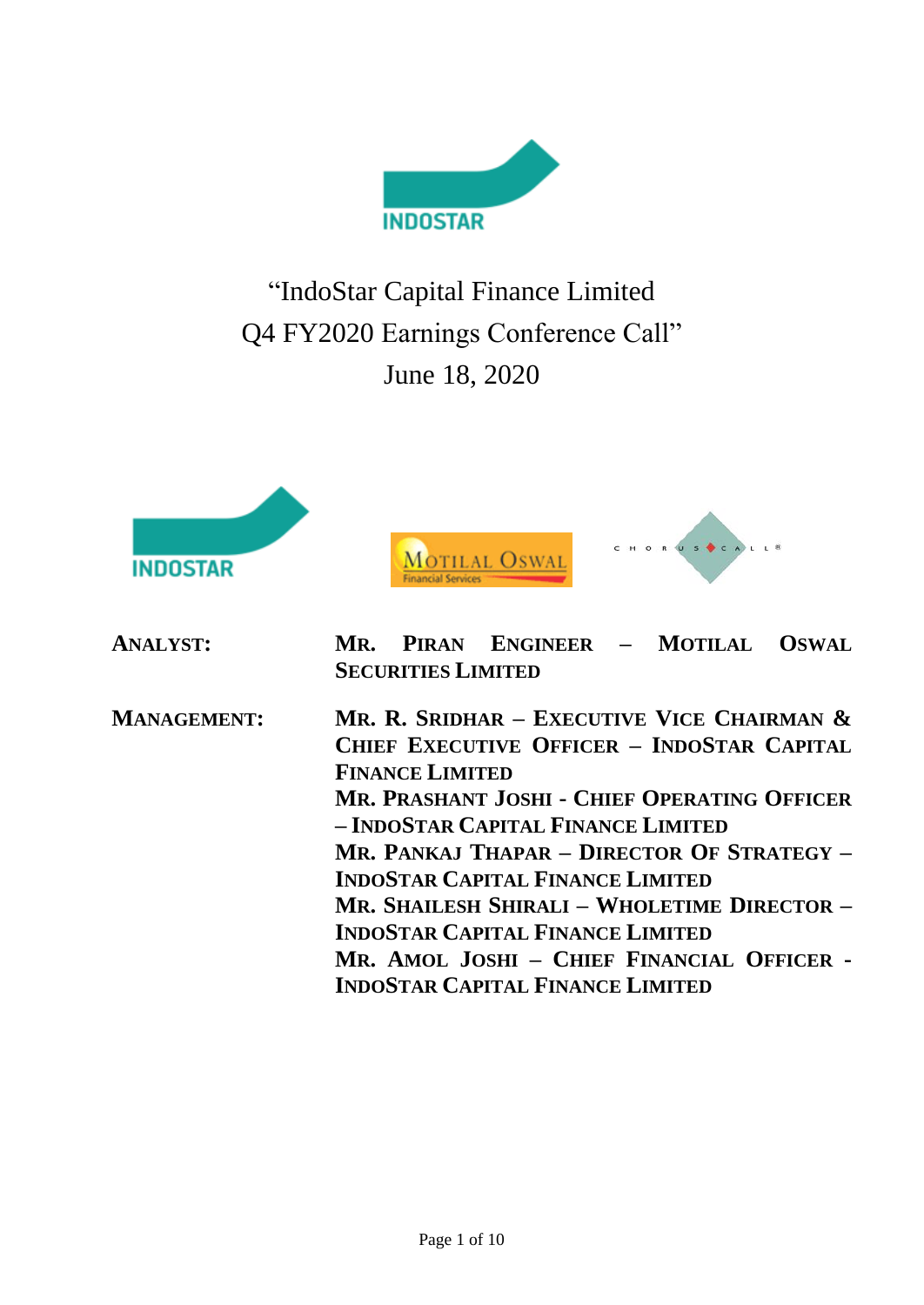

- **Moderator:** Ladies and gentlemen, good day and welcome to IndoStar Capital Finance Earnings Conference Call, hosted by Motilal Oswal Financial Services. As a reminder, all participant lines will be in the listen-only mode and there will be an opportunity for you to ask questions after the presentation concludes. Should you need assistance during the conference call, please signal an operator by pressing "\*" then "0" on your touchtone phone. Please note that this conference is being recorded. I now hand the conference over to Mr. Piran Engineer from Motilal Oswal Financial Services. Thank you and over to you Sir!
- **Piran Engineer:** Thank you. Welcome all to this conference call of IndoStar Capital Finance. We have with us Mr. R. Sridhar, Executive Vice Chairman & CEO, Mr. Shailesh Shirali, Whole Time Director, Mr. Prashant Joshi, Chief Operating Officer, Mr. Amol Joshi, Chief Financial Officer and Mr. Pankaj Thapar, Director of Strategy. I would now like to handover the call to the management for the opening remarks following which we can take Q&A. Thank you and over to you Sir!
- **R. Sridhar:** Good morning to all of you. First, let me wish everyone of you and your family health and safety in this COVID scenario and I would also like to thank each one of you for taking time out to participate in this call. Let me first provide an overview of how we have approached the scenario which started from the IL&FS failure. The IL&FS episode brought about liquidity stress which has persisted for over a year and got accentuated post COVID. IndoStar, which was predominantly in the corporate lending business had an impeccable run with high profitability and good asset quality until March 2019. Post IL&FS and the resultant tight liquidity environment, prompted us to run down this portfolio. Over the last 24 months, we have been able to bring it down by 50%. The peak portfolio during middle of 2018 was around Rs 6,000 core and now we have brought it down to Rs 3,000 crore which clearly means we have been able to collect Rs 3,000 crore during this period from our borrowers, which indicates the fundamental quality of the book. Having said that, we have faced few stress points in some of these accounts. In the corporate lending business, we had two accounts, information of which is present in public domain, one in media and another fitness company where we have taken assertive action. So, we thought that running down the book over the next 12 to 18 months should help us protect the balance sheet from the risks associated.

The second most important thing which happened for IndoStar in these challenging times is the interest shown by a very strong partner - Brookfield. They have recently invested Rs 1,225 crore in equity of the company, strengthening our capital, net worth and pushing up our capital adequacy to  $\sim$  41%. Our leverage after this investment has reduced to  $\sim$  1.5 times thereby making IndoStar one of the strongest NBFC firms in the industry. We consider this partnership very significant for the company. The pedigree of the investor partnering with the company in challenging times clearly indicates the confidence of the investor in our franchise.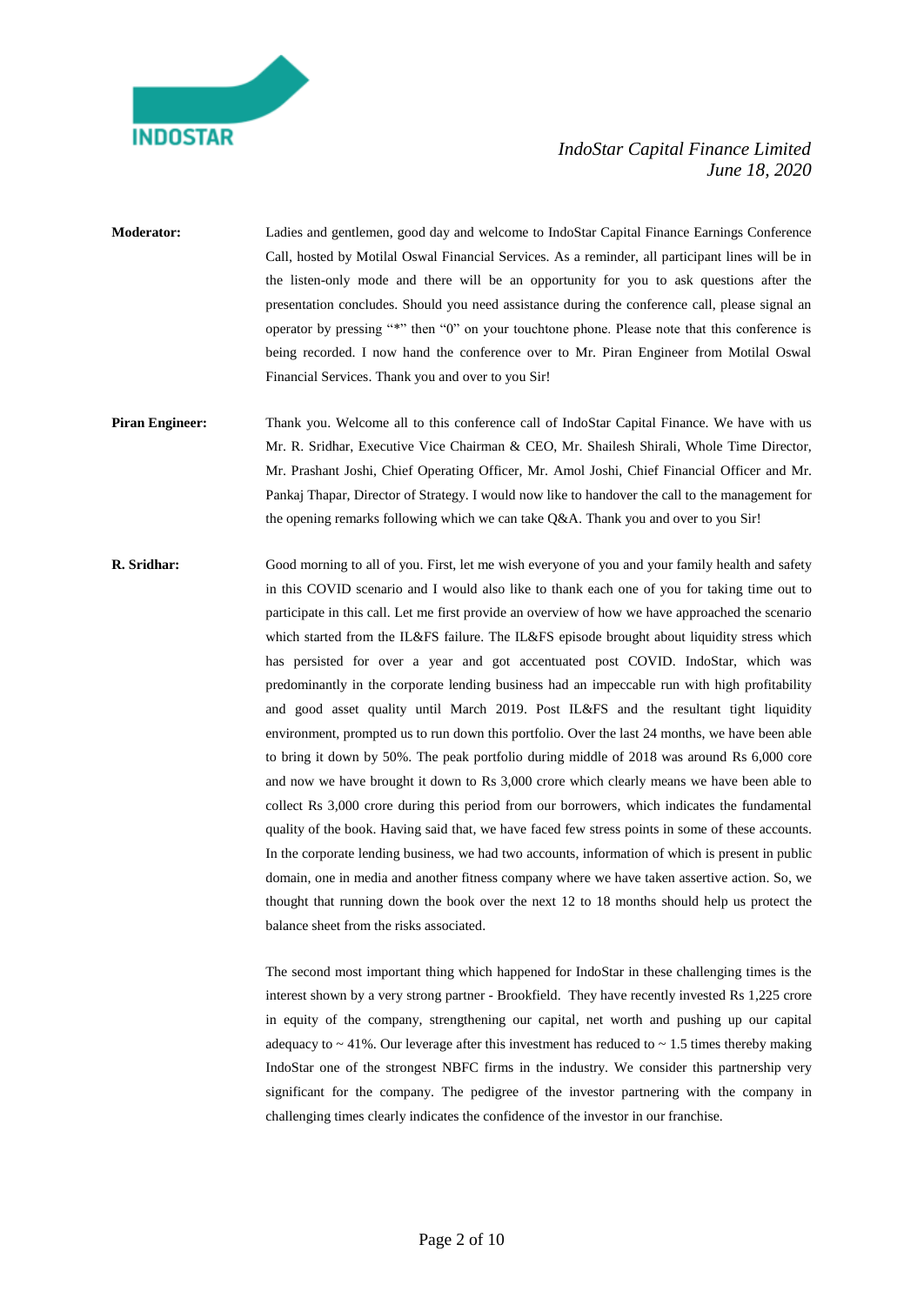

Third most important decision which we took after deciding to rundown the corporate lending portfolio and bringing in a partner with huge capital in this challenging times was to aggressively build provisions and accelerate write off in some of these corporate lending borrowers as well as in some cases in the retail business. The full amount of the RBI prescribed 10% provision on the moratorium book has been taken in Q4 while the RBI has allowed companies to take it over Q4 FY 20  $\&$  Q1 FY21. The conservative approach adopted has strengthened IndoStar's position and places it ideally to take advantage of future growth opportunities. We are now looking to the future to build our retail business over the next three to five years. We have broken our strategy into two parts; The short-term strategy, where the impact of COVID is going to be very significant until September, is centered around focusing on three important things, liquidity, controlled operating expenses and managing asset quality. With the recent capital infusion IndoStar's liquidity strength has improved considerably and can withstand extreme events and we can honour all our liabilities without raising fresh money from banks or institutions and with stressed inflow scenario until March 2021.

The second important thing relates to control on operating expenses. So the moment COVID started we have frozen new recruitments and eliminated superfluous positions which in turn will provide cost savings. Another driver of cost control is driven by branch rationalisation. The infrastructure inherited from IIFL (161 branches) has been rationalized. Our current distribution is 230 branches across 18 states. We are now merging a few more branches as we progress through the year. Further, we are also getting into a lot of digital initiatives to interact with customers which should over time bring significant reduction in operating expenses. We think a reduction of around 15% in operating expense levels of FY2020 is possible.

The third focus area is asset quality. Asset quality of the company has always remained good, but during these times, where the moratorium has been given by Reserve Bank, there is a chance that there might be some surprise once the moratorium period is over.

As far as moratorium roll-out is concerned, we decided to give the first moratorium to all the customers who are standard. NPL customers were not given any moratorium. Within, standard customers, some of them did not opt for it and we managed to collect their dues. Further, customers that opted for moratorium have also slowly started paying up as is reflected in collections between March-May 2020. As far as the second moratorium period (June to August) is concerned, we decided to calibrate our approach while giving moratorium. Customers needing moratorium are required to apply for the same. We are confident that between June - August, the number of people who are not going to seek moratorium is going to increase substantially. In June we are expecting to receive repayments from more than 50% of our customers. Further in July and August, we expect the number to increase substantially.

In the long term, we are going to look at growth opportunities in the CV and affordable home finance area. In the CV finance business, used vehicle financing will be our focus and as all of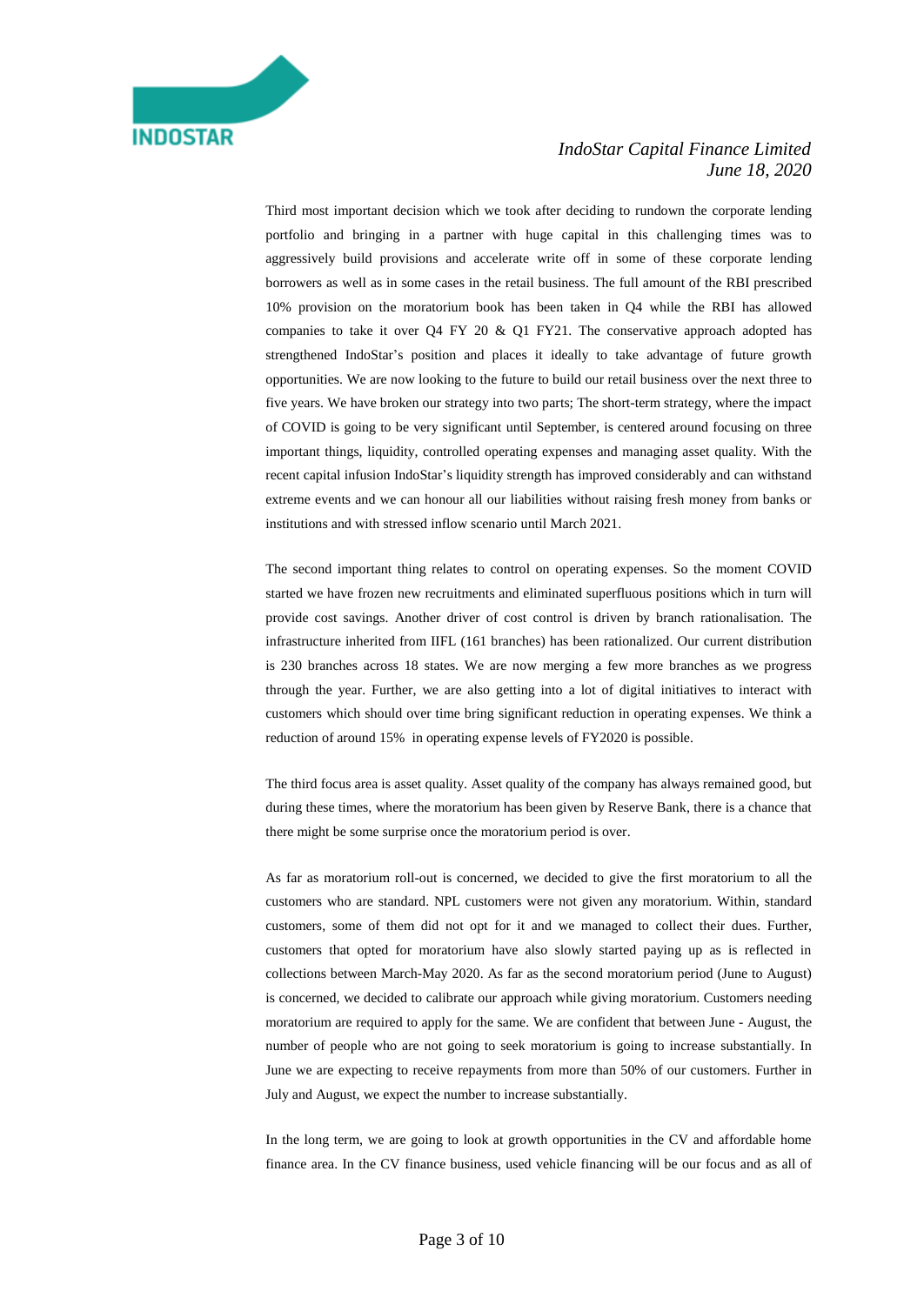you are aware that used vehicle financing is a profitable business where only very few companies are present. So IndoStar with its background and track record and what we have been able to achieve in the last two or three years is well placed to take advantage of the replacement demand in the 5 to 12 year old segment plus the demand which will unfold on account of scrappage policy as and when it is introduced. Hence, we are preparing ourselves to take advantage of the potential which should come about in the next few years. No doubt we will also be present in the new vehicles, but the new vehicles would likely be an off balance sheet activity. We will source business here but redirect it to the balance sheet of banks with whom we would partner.

Second important area which we would focus for growth in the retail business is Affordable Home Finance. As you all know, affordable home finance is a very high potential business but the experience of some of the companies have been very, very different in this business. IndoStar stepped into this business about two-and-a-half years back and we have built about Rs 800 crore + portfolio with excellent quality and profitability. Our portfolio yields are around 14% and customers in the Current bucket make up 99% of the loan book. This gives us confidence about the capability of our team and now with the Capital we can look at making this business grow on its own strength and scale up further in the next three to five years. So these two businesses Vehicle Finance and Affordable Home Finance are going to be our focus and if we look at the growth which we have achieved in the retail business in the last two-and-a-half to three years from the time we started in December 2017 we have grown this book about four times. This is an indication of the capability of team which can do wonders over the next three to five years.

While in the immediate future we are going to be cautious considering the current environment and with the kind of provisions and aggressive write-offs we have taken the portfolio is ringfenced. With the capital we have raised, it has made our balance sheet very strong and resilient and as and when normalcy is restored, IndoStar will be amongst the NBFCs well placed to take advantage. The very important strength of IndoStar apart from the balance sheet strength and liquidity is it's size. At present, our AUM is  $\sim$  Rs 10,000 crore out of which if you take the corporate lending business of Rs 3,000 crore, our retail business stands at about Rs 7,000 crore. So this Rs 7,000 crore is where some of the large NBFCs were about 10 years back. I consider IndoStar to be at a stage of inflection, where with the size being small, growth prospects are very strong for IndoStar as the size makes it possible for us to look at huge growth. Whereas big companies will find it difficult to grow very fast because of the liquidity and capital constraints. We would become a more or less 100% retail company in the days to come and we are confident that we will build a very high quality, highly profitable platform with good governance which should help deliver excellent returns to every stakeholder. I am very confident that with the kind of team we have we will be able to do it. With these remarks, I leave the floor open for questions.

**Moderator:** Thank you very much. Ladies and gentlemen, we will now begin the question and answer session. The first question is from the line of Aakash Dattani from HDFC Securities. Please go ahead.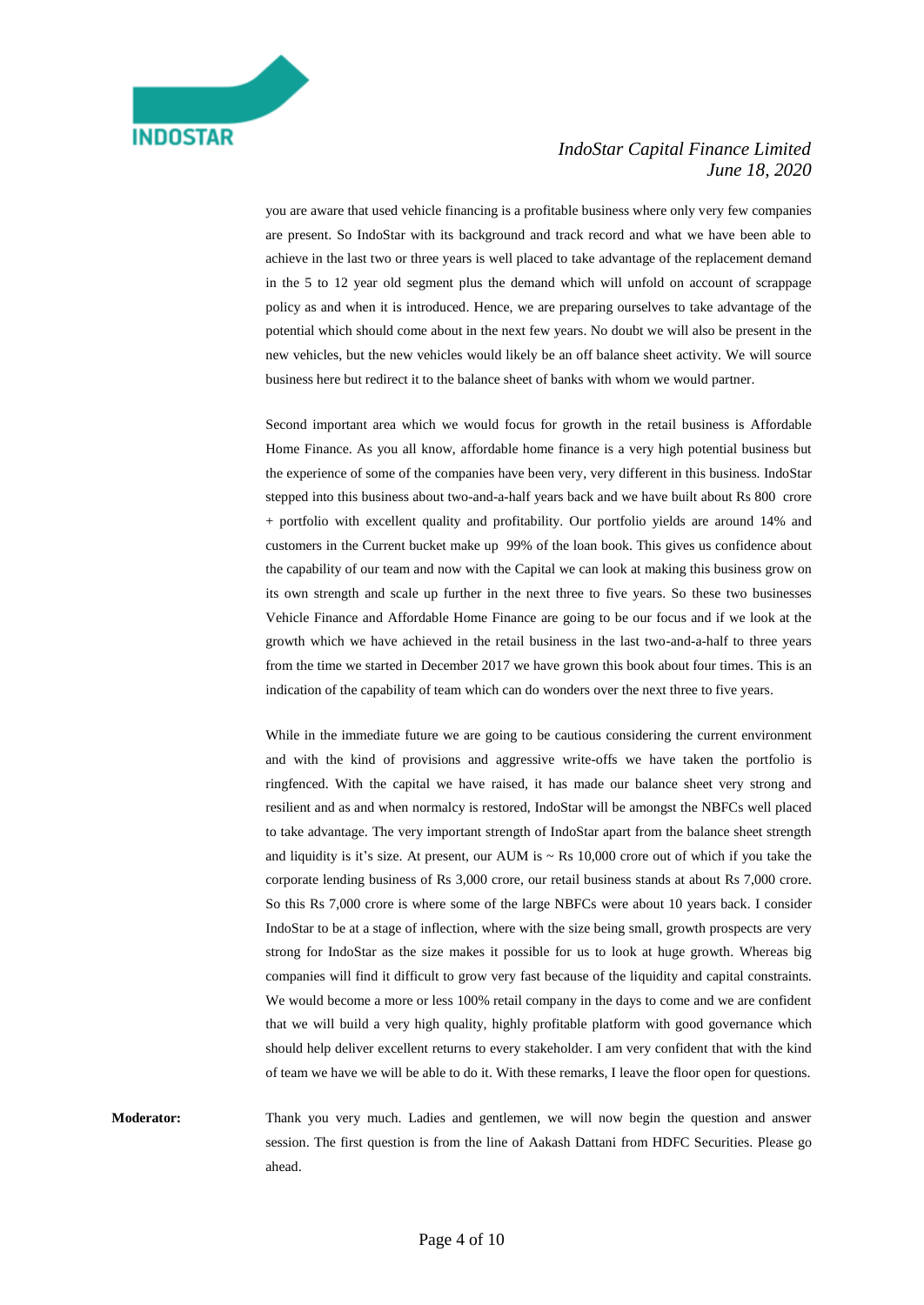

- **Aakash Dattani:** Thank you for taking my question. I have a couple of them. First bookkeeping question so if I look at your operating expenses there appears to be a spike this quarter that comes from the unallocated portion so is it possible if you could elaborate on that please?
- **Amol Joshi:** Our corporate centre absorbs most of the common cost for the entity. We have undertaken a lot of projects internally and these costs are housed in the corporate centre.
- **Aakash Dattani:** Also in terms of the accelerated write-offs and regular write-offs that are disclosed in your investor presentation; would most of them pertain to this quarter?
- **Amol Joshi:** Yes. If you look at the full year, P&L hit taken is Rs 864 crore of which Rs 244 crore was a number for nine months. The incremental hit for the quarter is Rs 620 crore.
- **Aakash Dattani:** If I look at your segment wise credit cost in the vehicle finance and affordable housing segment they seem to be a little on higher side which was sort of alluded to in Mr. Sridhar's opening remarks could you possibly elaborate on this please?
- Amol Joshi: For the housing business, it is clearly the COVID-19 overlay which we have done, so there are two aspects which go in all our provisioning decision one is clearly the regulatory minimum which we use as a floor and as we are all aware RBI has asked us to do a top up provision of 10% so that clearly is built into it and the second aspect is the Covid-19 overlay. On the CV business we have taken accelerated write-offs and hence you find the Q4 number to be a bit elevated.
- **Aakash Dattani:** This would pertain to the IIFL portfolio?
- **Amol Joshi:** We have disclosed that in slide 8, the Rs 60 crore accelerated write-off in the CV business is Rs 30 crore for our organic book and Rs 30 crore for our IIFL book.
- **Aakash Dattani:** I have two strategic questions pertaining to the opening remarks as well as your investor presentation. There is a mention that you could look at inorganic growth opportunities so what kind of asset classes would you sort of consider entering into?
- **R. Sridhar:** See we have just mentioned an intent as we think that there will be lot of consolidation. Opportunities will emerge when things open up post lockdown, where NBFCs of small size will struggle owing to the liquidity constraints. While, we are not explicitly hinting at anything, we are only stating that our balance sheet strength gives us the potential to look at acquisitions favourably.
- **Aakash Dattani:** Okay and on the corporate lending piece you did mention that you always want to sort of run this portfolio down but that being said for the longest time it has been a very profitable business and if a good opportunity were to come your way, and assuming it meets all your criteria would you sort of consider lending or it is something that is completely off the table for now?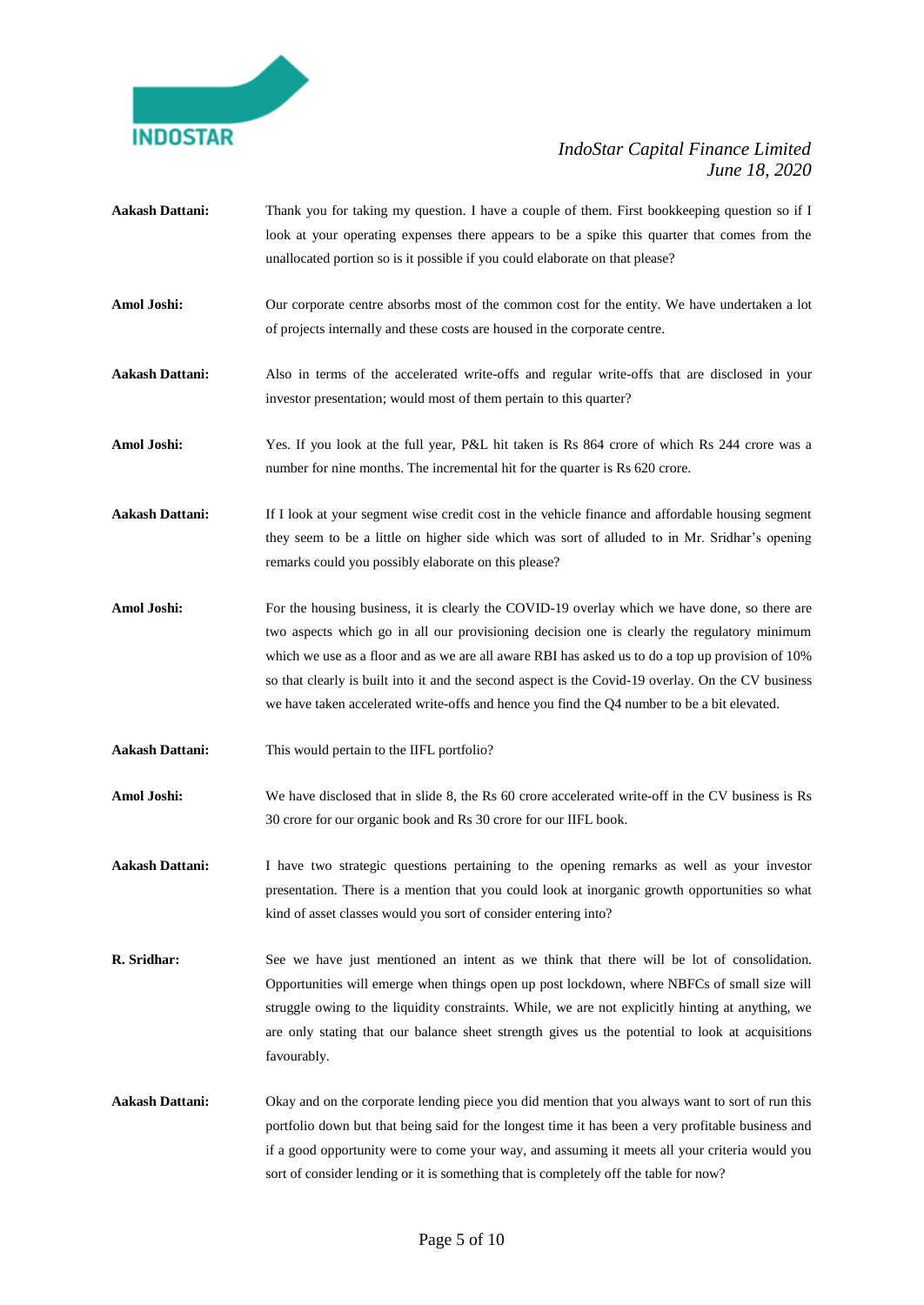

- **R. Sridhar:** While our initial strategy was to keep at it around Rs 5,000 crore and build retail on top of it, the kind of liquidity constraints we faced and the corporate and real estate sector difficulties and challenges in the last one year has forced a rethink. We have now decided that we should not lend further now and then run this book off so that is a very conscious decision we have taken. It is a tough call but, in this scenario, I think it is a good decision, so we are also indicating to the market clearly our intent is to build the retail financing company.
- **Aakash Dattani:** Okay. I will squeeze in one last question Sir, the credit cost that you mentioned on slide 8 in terms of the write-offs and accelerated write-off in the corporate lending book, these pertain to only three accounts, two being in the non real estate bit and one real estate account that you have alluded to in your opening remarks as well as in previous calls right there is nothing else out there?
- **R. Sridhar:** All the other things are performing well and majority of these provisions and write-offs are relating to only these 3 accounts apart from that whatever is there comes in the normal ECL.
- **Aakash Dattani:** Okay, that is it from my end and thank you very much and best of luck.
- **Moderator:** Thank you. We will take our next question from the line of Piran Engineer from Motilal Oswal Financial Services. Please go ahead.
- **Piran Engineer:** Sir I have a couple of questions. On the CV side what sort of collection efficiency are we seeing there, what percentage is taken moratorium and any color on trends you see going forward, by going forward I mean over the next six to nine months that could be helpful?
- **R. Sridhar:** CV business as you know Piran is earn-and-pay business and it has been facing headwinds for the last few quarters because the industry went through sluggish growth. Our portfolio was performing well and in March 2019 we the bought IIFL CV business, which we finished integrating in March this year. Now in the month of March, April, and May we went into a deep lockdown, first of its kind in India so we thought that we should give moratorium to every customer because they are not plying vehicle if you do not ply vehicle you cannot pay so we have given and it is about more than 85% of the people have opted for moratorium and some of them said we do not want, they have paid. So we have seen from March, April, and May gradually when the zones opened up many of our customers were plying vehicles but because of inherent problems on the road as well as driver shortage, they have not been able to fully operate the vehicles but number of people who started paying have gradually increased. For Moratorium 2.0 as I mentioned earlier we are going to give moratorium to only people who are genuinely in difficulty. In June from the trend which we are seeing more than 50% of our people have already started plying and money will be coming so gradually that will increase. The GDP plus the other issues which are there is going to impact the sale of new vehicles but as and when the customers have started plying the vehicles I do not think paying our installments will be a problem, but still considering the immediate outlook on the COVID impact, we have cushioned our provisions by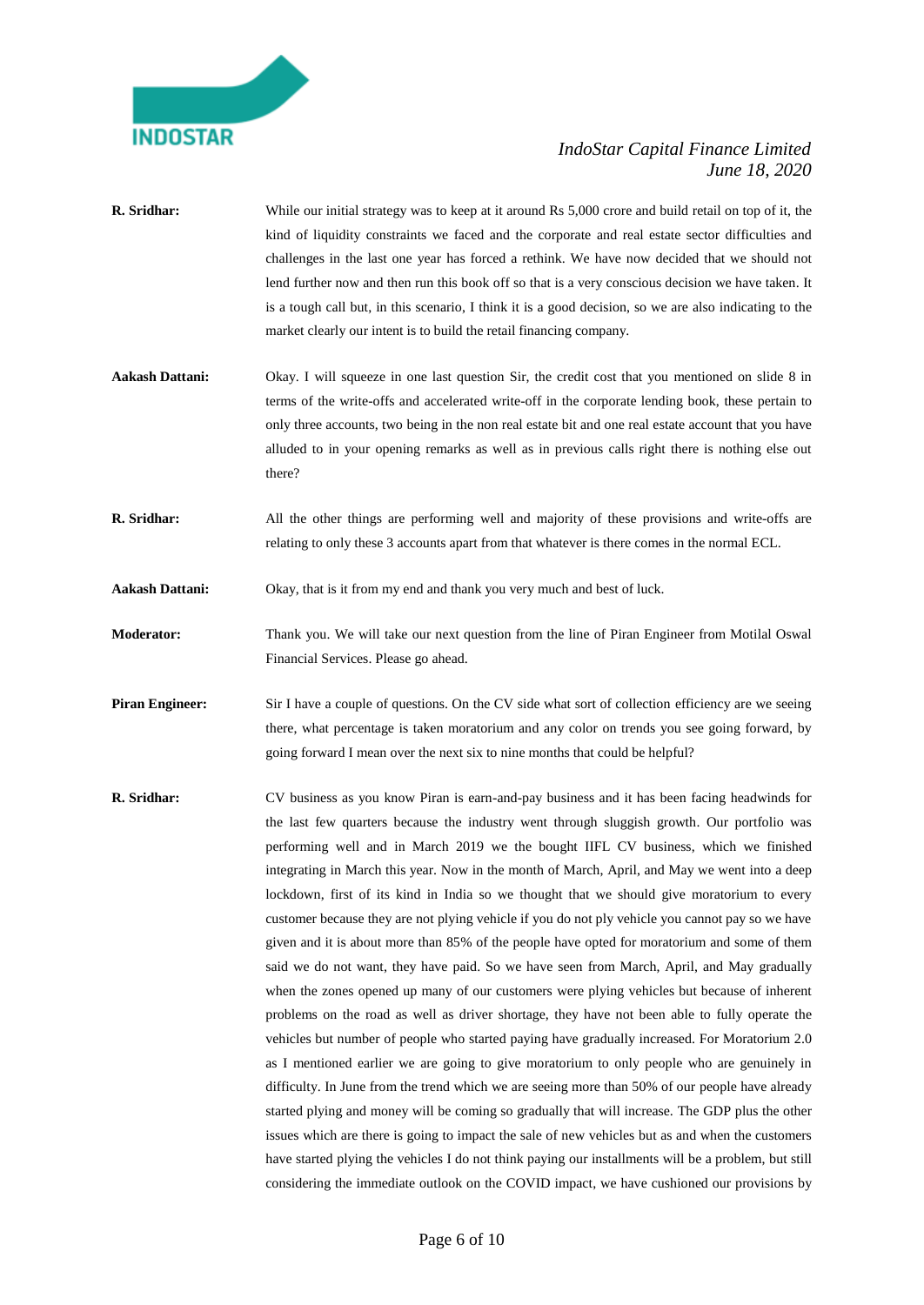

taking aggressive and accelerated provisions and write-offs in CV business on some of the higher DPD cases. So going forward slowly and gradually this repayment will increase by September you will find that 100% of the people will come out of the moratorium and pay.

**Piran Engineer:** Right now is it fair to say the collection efficiency might be around 30 to 35% initial two weeks of June?

**R. Sridhar:** It is definitely more than that.

**Piran Engineer:** More than that, okay. Sir would you say that a single truck operator is better placed in this environment versus a large fleet operator or vice versa?

- **R. Sridhar:** The large fleet operator is dependent on the industrial goods movement which is being carried on the National Highways. So unless the broader economy starts producing, there will be a problem with respect to loads and freight profitability. Decision to replace trucks will likely get postponed. Fleet owners will find it difficult because they are all not going to get the money from their logistics immediately. The credit period is increasing, but when it comes to the segment where IndoStar is operating viz. single lorry operators they are cash-and-carry business so they get the money immediately there will be no problem so that is why we have always felt that small and medium truck owners and used vehicles within the CV and road transport industry is better than new vehicles and fleet owners. That has been our strong belief and our stand has definitely been vindicated.
- **Piran Engineer:** Actually another contrary school of thought that says if a fleet owner operate has demand for 100 trucks he will own only 60 and maybe 40 is outsourced and now the demand goes down the people he outsourced that will stop happening and maybe that is our customers segment so it will be more vulnerable, do you agree with that?
- **R. Sridhar:** No not at all because the fleet owner is not having contract, people who have contracts are different. The fleet owner himself is outsourced by the large logistics company. For example if you take Hindustan Lever if it wants 1000 vehicles in Mumbai it will go to one aggregator and that aggregator outsources the requirement. Some fleet owners may have contracts, not all fleet owners so I do not think that point is valid. They will definitely face cash flow problems and the replacement of the vehicle will be longer because your BS-VI cost has gone up and overall business volumes are down, all these problems are definitely making them replace longer so that is why new vehicles sales, we expect, would be sluggish in the next three to six months, but used vehicles on the contrary is not creating new capacity, it will move from one person to another so I am very confident that once the COVID impact subsides the used vehicle demand will be higher than the new vehicle at least in this financial year.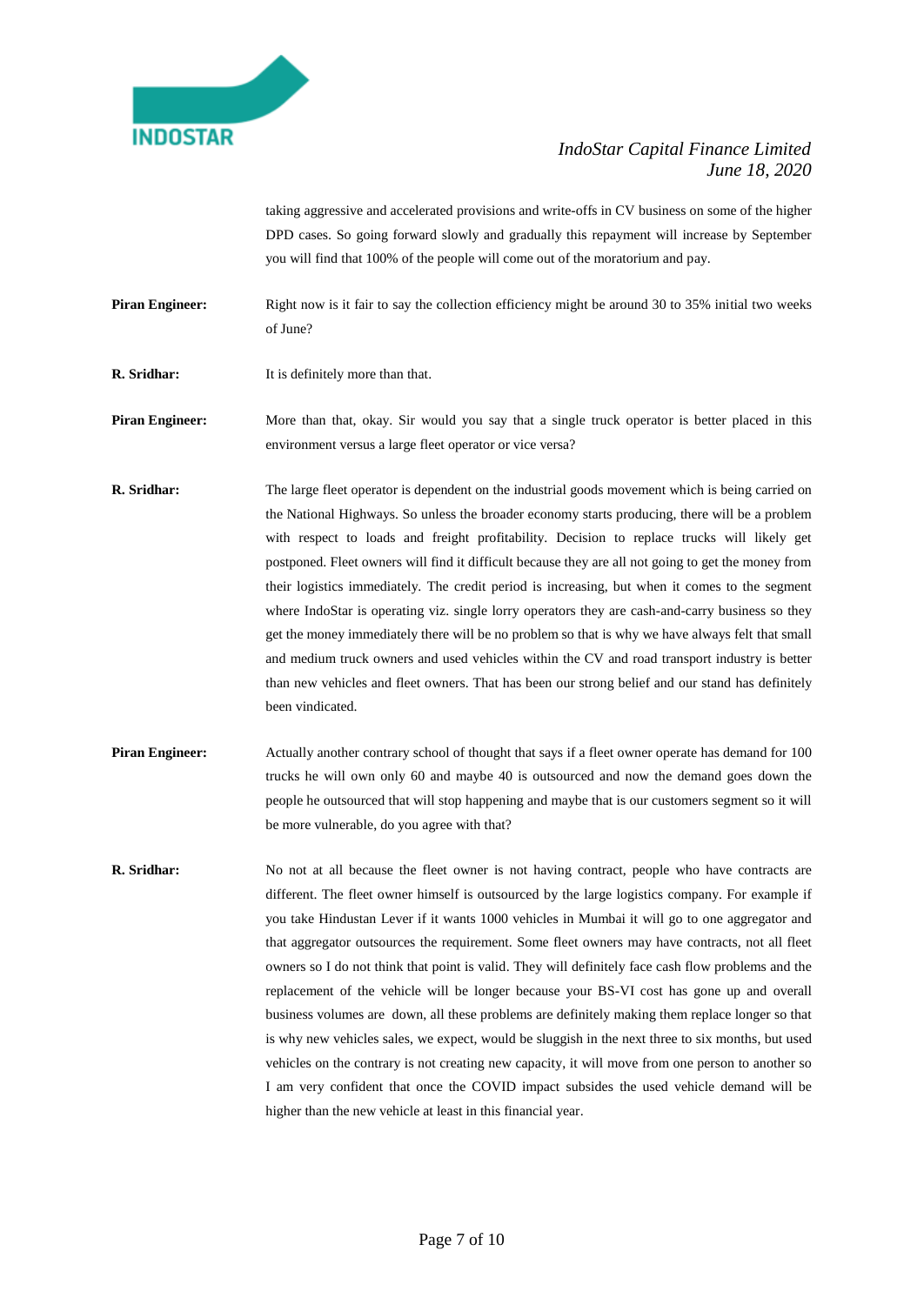

**Piran Engineer:** Sir one last question on the CV front. I am looking at slide 21 actually Tamil Nadu is only 8% of our book, it is actually surprising compared to your peers and also the fact that your head office is in Chennai? **R. Sridhar:** This is because earlier when we were only IndoStar this was very high because we started the business in Tamil Nadu and our head quarter was in Chennai, but subsequently you must remember Piran we bought portfolio from IIFL. IIFL portfolio had West and North that is why Tamil Nadu would be showing a little lesser, but it will catch up. South will always be 50% of Company's portfolio. **Piran Engineer:** Fair enough. Sir on the corporate business what is the status of the three stressed accounts. How much of the portfolio have we written off how much is left on the book and from what is left on the book how much have we provided? If you can just give us some granular details that will be helpful? **R. Sridhar:** See in one Entertainment Company we have zero exposure and in another fitness company about Rs 12 crore is pending for which we have got security, otherwise everything is written off . **Piran Engineer:** And the real estate? **R. Sridhar:** In the real estate, Amol can you tell? **Amol Joshi:** There is only one asset which is a real estate developer in the North on which there is a provision of 20% as of 31<sup>st</sup> March and we are quite confident that the security covers the balance portion of the exposure **Piran Engineer:** What is the outstanding in that? Amol Joshi: Rs 154 crore. **Piran Engineer:** And in the other exposure, we do not have any provision against the Rs 12 crore? **Amol Joshi:** The Rs 12 crore is fully secured and a Stage 1 asset. **Piran Engineer:** Barring these three there are no other stressed account? **Amol Joshi:** We do not see any stress in the other parts of the portfolio. **Piran Engineer:** Fair enough. Thank you so much. I will get back in queue for followup. **Amol Joshi:** Sure. Thank you Piran.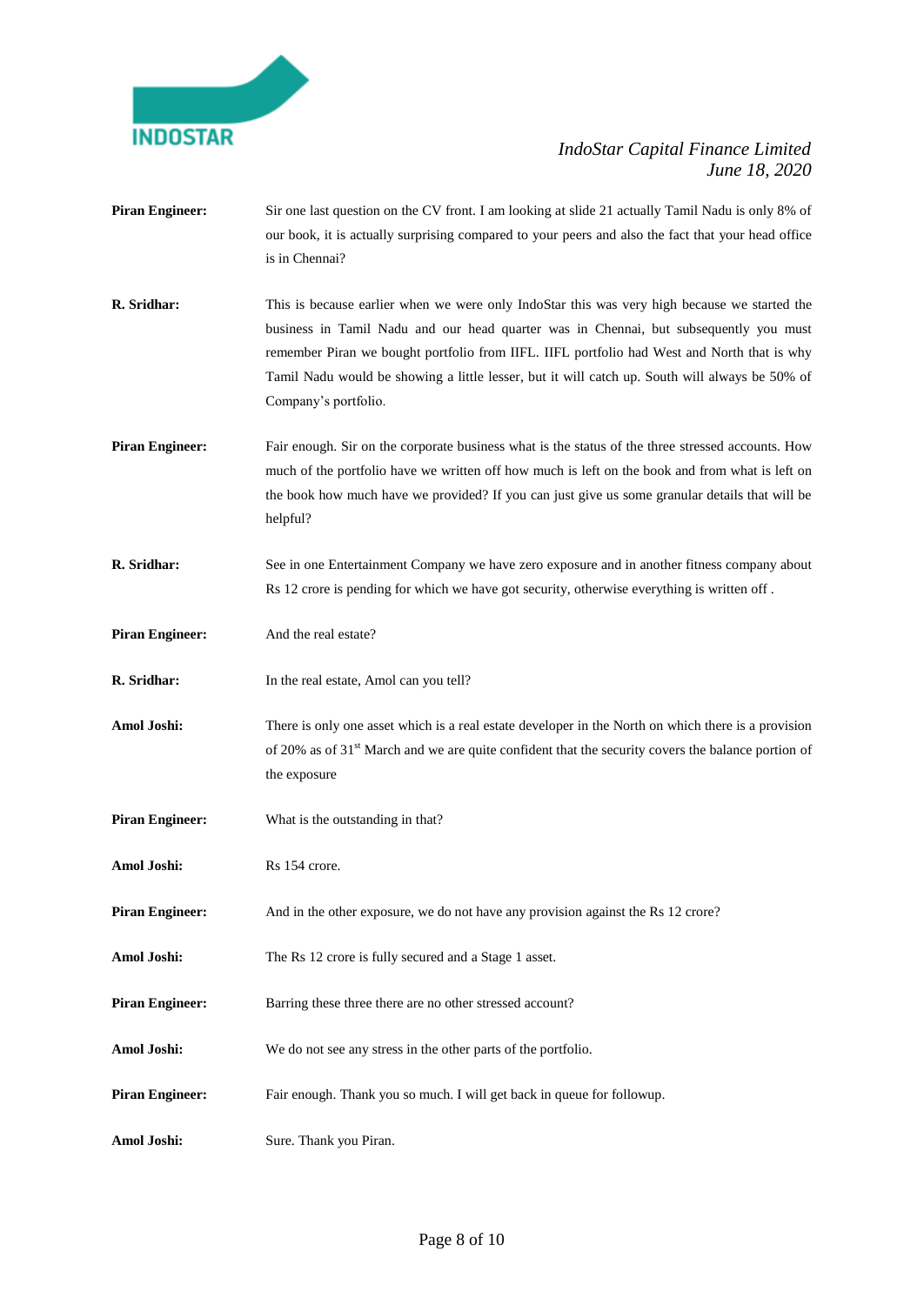

- **Moderator** Thank you. The next question is from the line of Nischint C from Kotak Securities. Please go ahead.
- **Nischint C:** Just some comments you could make on the funding side I think you have raised fair bit of funding since April and in the fourth quarter also we raised around Rs 800 odd crore if you could just give some color in terms of what are you really raising at what rates and is it from PSU banks or private banks, is there any securitization, could you give some color on that and then maybe we will have specific questions?
- **R. Sridhar:** Prashant would you like to respond.
- **Prashant Joshi:** Majority of the funding that we have raised, particularly in Q4 on the securitization side has been a combination of public sector bank under the PCG scheme and the private sector banks, but majority has come from public sector banks under the PCG scheme. Thereafter the moneys that we have raised have come from three sources, we have raised money in the housing finance company from NHB, we also raised money from SIDBI, and we have also raised money from an insurance company and public sector banks after the lockdown. As far as the rates are concerned, it is a normal term loan, the rates have been in the range of about 9 to 9.5% incrementally. The institutional money from SIDBI, NHB are far cheaper than that and those are under specific schemes which were launched by the government, they are about close to 300 basis points lower than the number I mentioned before.
- **Nischint C:** And how does the pipeline look like from now on in terms of new sanctions that you have got?
- **Prashant Joshi:** We actually have fair amount of LTRO 1 as well as LTRO 2 pipeline which is in addition to normal term loans proposal. As things stand even today the discussions for about Rs 500 to 700 crore are ongoing and we expect at least half of them to materialize over the next 30 to 45 days.
- **Nischint C:** How many banks have given you moratorium?

**Prashant Joshi:** We have received moratorium from three banks, two banks in moratorium 1 and one bank in moratorium 2. Of the total quantum it has not been significant, of all the payments that are due in these three to four months roughly about 10% in value is where we have received moratorium.

**Nischint C:** What are the payouts in the next six months and what is the cash that is available right now how should we think about your the cash flow position I mean just assuming a situation where possible collection efficiency remains at 30%?

**Prashant Joshi:** That is what in fact we have projected in slide 14 in our presentation, it gives out what we have. Today we have cash and equivalents of about Rs 2000 crore and we have provided the details.

**Nischint C:** Okay.